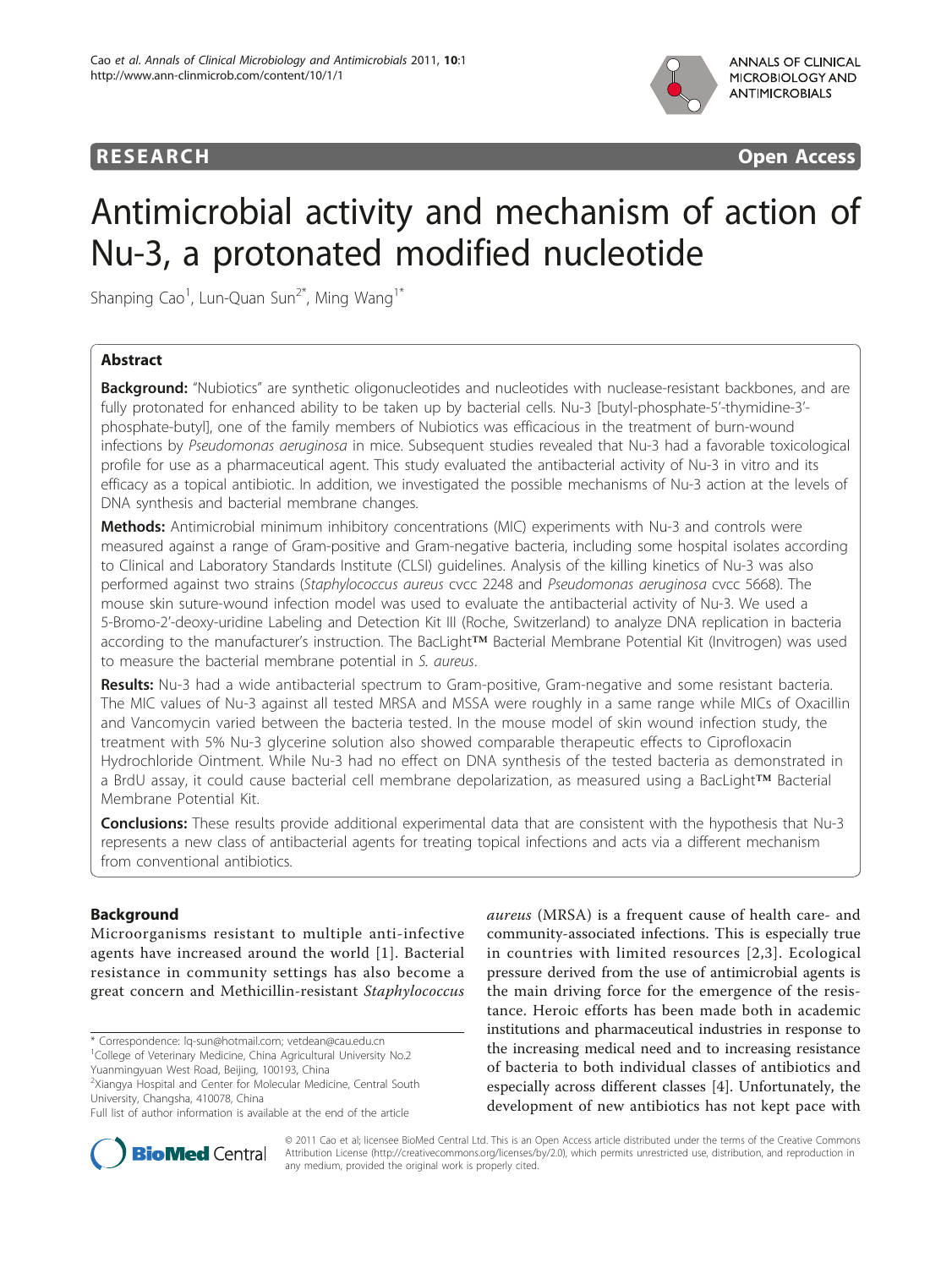the increase in prevalence of multi-drug resistant pathogens. To reduce the human mortality and morbidity associated with the infectious diseases caused by drugresistant bacterial pathogens, there is a compelling need to develop new therapeutic agents that are effective against drug-resistant mutants [[5\]](#page-8-0).

"Nubiotics" are synthetic oligonucleotides and nucleotides with nuclease-resistant backbones, and are fully protonated for enhanced ability to be taken up by bacterial cells. Nu-3 [butyl-phosphate-5'-thymidine-3' phosphate-butyl], one of the family members of Nubiotics, is a fully protonated and protected deoxynucleotide and its chemical structure is shown in Figure 1. Previous studies demonstrated that Nu-3 was efficacious in the treatment of burn-wound infections by Pseudomonas aeruginosa in mice [[6](#page-8-0)]. Subsequent studies revealed that there was no chronic toxicity to healthy mouse skin when Nu-3 was applied topically [[7\]](#page-8-0), indicating that Nu-3 has a favorable toxicological profile for use as a topical antibiotic. In order to further explore how wide the spectrum of Nu-3 antibacterial activity is, MIC and time-kill experiments were performed with a wide range of Gram-positive and Gram-negative bacteria, including some hospital isolates of meticillin-resistent Staphylococcus aureus (MRSA) and meticillin-susceptible Staphylococcus aureus (MSSA). In addition, we evaluated Nu-3 antibacterial activity in a mouse skin suturewound infection model against both the gram positive

(Staphylococcus aureus) and the gram negative (Pseudomonas aeruginosa) infections. We also investigated the possible mechanisms of Nu-3 action at the levels of DNA synthesis and bacterial membrane changes.

# Materials and methods

# Animals

BALB/c mice (females, 18-20 g, 8 weeks, from Vitalriver Animal Center, Beijing), along with original breeding pairs purchased from Charles River (Canada), were housed under normal conditions for 5-7 days before being used for experiments. The use and care of the animals were performed according to the Regulations for the Administration of Affairs Concerning Experimental Animals in China (11/14/1988).

## Bacteria

The test organisms (Brucella abortus, Burkholderia mallei, Burkholderia pseudomallei, Bacillus anthracis, Francisella tularensis, Yersinia pestis) for the MIC assays were recent, predominantly ocular, isolates of United States origin. Five MRSA isolates consisted of nonconsecutive, non-duplicate clinical isolates collected from Stanford University. Staphylococcus aureus (cvcc 2248) and Pseudomonas aeruginosa (cvcc 5668) were purchased from China Institute of Veterinary Drug Control (CIVDC). These two isolates were collected from the dermatology department of Peking Union Medical

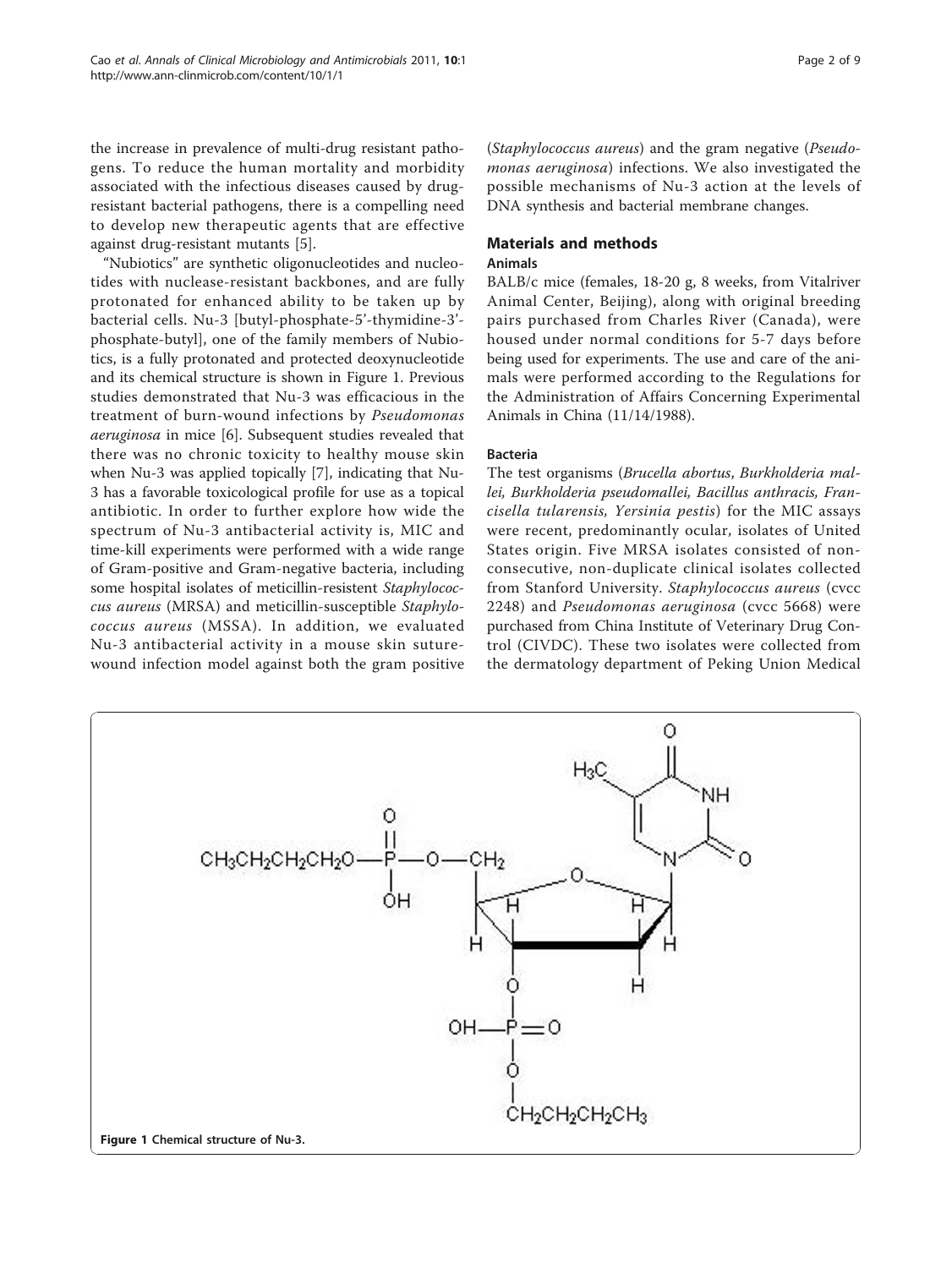College Hospital. Quality control strains were S. aureus ATCC 25923, P. aeruginosa ATCC 27853, MSSA ATCC 29213, MRSA ATCC 33591 and S. aureus ATCC 700699 GISA. The bacterium was initially cultured on trypticase soy broth (TSB), divided into aliquots, and frozen at -80°C. Prior to use, aliquots were thawed and diluted serially in sterile phosphate-buffered saline (PBS). To ensure viability and virulence, aliquots of the bacteria were periodically re-amplified in TSB and colonies determined on trypticase soy agar (TSA) plates.

### Antimicrobial agents

Nu-3 was synthesized and purified at Oligos Etc., Inc. (Oregon) with 99.5% purity (HPLC). The concentration of the agent was determined based on OD260 reading. Ciprofloxacin, Oxacillin and Vancomycin were purchased from Sigma (St. Louis, MO, USA). Ciprofloxacin Hydrochloride Ointment (30 mg active ingredient per 10 grams) was purchased from TongRenTang Drug Store (Beijing).

#### Determination of minimal inhibitory concentration (MIC)

MICs were determined using a standard 2-fold microdilution method in Mueller-Hinton broth (Difco) and antibacterial susceptibilities were reported using CLSI interpretive criteria [[8-10](#page-8-0)]. The highest drug concentration of Nu-3 tested in this assay was 2000 A/ml (117.6 mg/ml). To each well of a 96 well microtiter plate, 30 μl of the different dilutions and 170 μl of MHB medium containing  $10<sup>6</sup>$  bacteria/ml were added. Plates containing Burkholderia, Brucella and Francisella were incubated at 37°C with 5%  $CO<sub>2</sub>$ . The incubation time for *Brucella* was 48 hours while Francisella and Yersinia were incubated a total of >72 hours. The remaining strains of Bacillus, Staphylococcus and Pseudomonas were incubated for 24 hours at 37°C. Plates were scored and numerical values were given to represent the extent of growth. We scored "3" for maximum growth, "2" for moderate growth, "1" for minimum growth and "0" for no growth. The MIC was defined as the minimum amount of Nu-3 that resulted in no visible growth after incubation.

## Time-progression curve for bacterial killing

The determination of the killing curve was carried out as described previously with the following modifications [[11](#page-8-0)]. Briefly, aliquots of the bacterial suspension were removed from the -80°C freezer and thawed at room temperature.10 ul of the bacterial suspension was inoculated in a tube with 5 ml TSB (BD) and then incubated at 35°C with gentle shaking. The doses of Nu-3 and Ciprofloxacin were added to the culture tubes at  $2 \times$ MIC,  $1 \times$  MIC (final concentration). Rates of killing were determined by measuring the reduction in the

number of viable bacteria ( $ΔCFU/ml log<sub>10</sub>$ ) at 0, 2, 4, 6, 12, and 24 h at the fixed concentrations of Nu-3. Experiments were performed in duplicate. If plates contained fewer than 30 CFU/ml, then the number of colonies was considered to be below the limit of quantization [[11\]](#page-8-0). Samples of cultures containing Nu-3 were diluted at least 10-fold to minimize drug carryover to the TSA (BD) plates.

### Mouse wound infection model

The establishment of the skin suture-wound model was carried out as described previously [[12\]](#page-8-0). Briefly, sterile silk sutures were cut into 10-cm lengths and threaded onto sterile surgical needles, followed by being soaked for 45 min in undiluted broth cultures of the S. aureus 2248 and P. aeruginosa 5668 that had been incubated at 35°C for 8 h. The sutures with sterile surgical needles were removed aseptically, dried on sterile filter paper at 4°C until the animals were prepared for surgery. Animals were anesthetized with 50 mg/kg Zoletil-50 (Virbac, France) intramuscularly. The fur on the back and flanks was clipped, and the skin was swabbed with 70% ethanol. Before inoculating the suture, the knot was made on one side of the suture. By using the threaded needle, a 1-cm length of inoculated suture was inserted under the skin of the mid-back and secured by knotting on the other side of the suture. An incision was made along the length of the suture between the two knots. The depth of the incision did not reach into the panniculus carnosus. One wound was created per animal. To count the bacteria carried on the sutures, 1-cm length of each suture was vortexed in 1 ml of TSB (BD) for 15 min for the S. aureus 2248 and P. aeruginosa 5668. The suspensions were serially diluted, and 10-ul of each dilution was plated onto TSA (BD) in triplicate, and then the plates were incubated for 24 h. The numbers of organisms per centimeter on each suture were calculated.

#### Nu-3 treatment of animals

To treat the infected mouse, 5% (50 mg Nu-3 in 1 ml 60% glycerin solutions) and 1% (10 mg Nu-3 in 1 ml 60% glycerin solutions) of Nu-3 glycerin solutions were made in sterile water. Nu-3 glycerin solutions (100 μl) and Ciprofloxacin Hydrochloride Ointment (0.2 g) were applied topically onto the infection sites. Infected control mice without drug treatment were given an equal volume of phosphate buffered saline (PBS) and glycerin water solutions. Treatment was initiated 4 h after surgery and a second application was made 8 h later. The treatment was continued three times daily for a further 3 days. At 5 days post treatment, the mice were euthanized by zoletil-50 overdose. A 1-by-1-cm area of skin, including the wound, was excised and homogenized in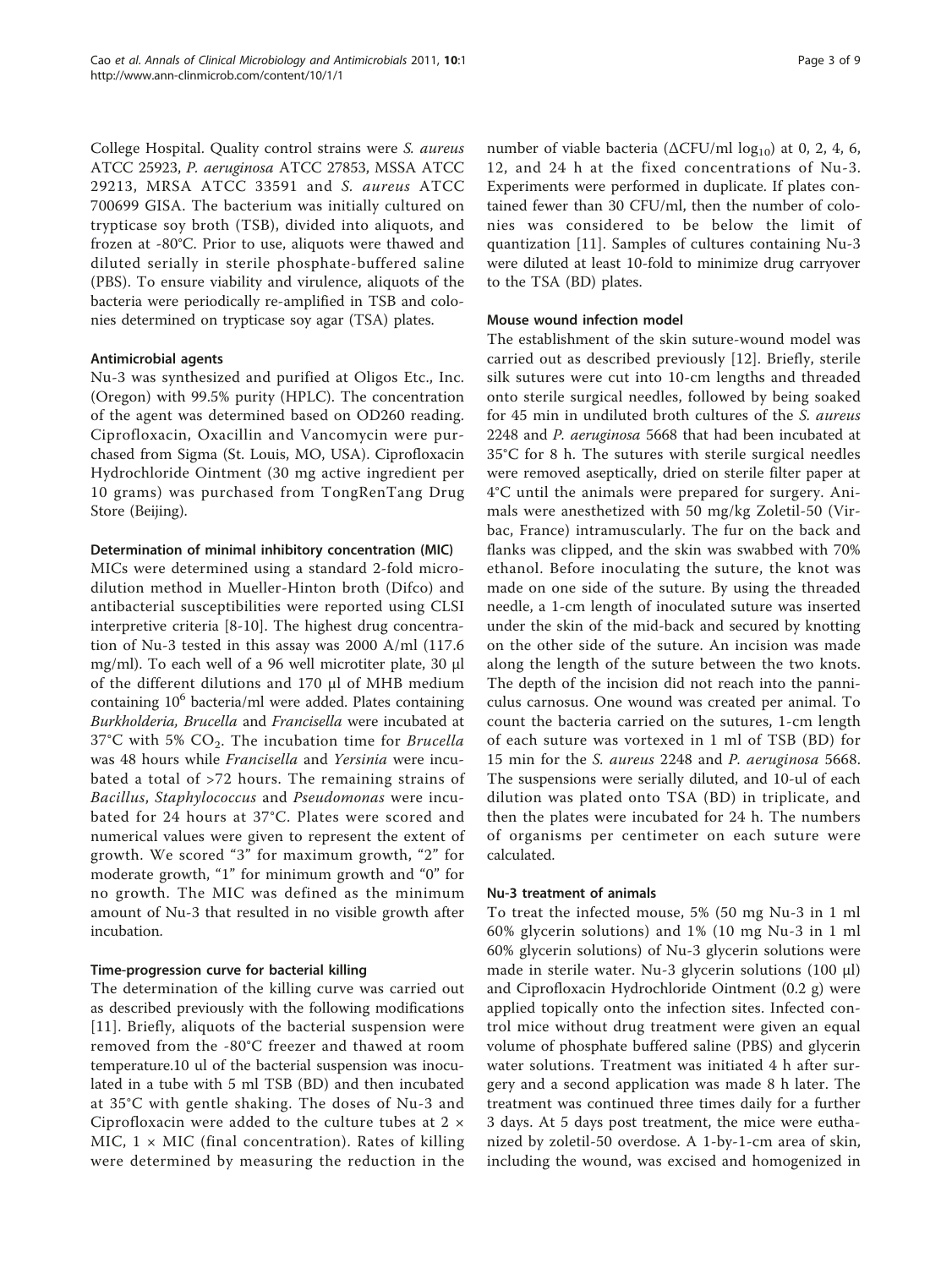1 ml of TSB in glass tissue grinders. The homogenates were serially diluted, and the organisms were numerated as previously described.

#### BrdU incorporation Assay

We used a 5-Bromo-2'-deoxy-uridine Labeling and Detection Kit III (Roche, Switzerland) to analyze DNA replication in bacteria according to the manufacturer's instruction. In brief, Nu-3 in a range of concentrations was added to the testing bacteria. 100 ul per well of the treated bacteria suspension (ca.  $6 \times 10^6$  CFU/ml for S. aureus 2248) was added into a 96-well microplate, and 10 ul BrdU labeling solution added to each well, then incubated for 8 h at 37°C. The suspension was spun for 10 min at  $300 \times g$  in a microcentrifuge (Eppendorf, Germany) and the labeling medium was carefully removed. The bacteria were allowed to dry at the bottom of the microplate for 2 h at 60°C and then fixed with 200 ul pre-cooled fixative per well for 2 h at -20°C. After removal of the fixative, the plate was washed 3 times with 250 ul PBS, followed by adding 100 ul of nucleases working solution per well and incubating the mixture for 30 min at 37°C water bath. The nucleases working solution was then removed and washed 3 times with 250 ul PBS. To the each well, 100 ul anti-BrdU-POD working solution was added and incubated for 30 min at 37°C. The antibody conjugate was removed by 3 washes with 250 ul washing buffer and 100 ul peroxidase substrate with substrate enhancer per well was added and incubated at room temperature for 15 min. Finally, extinction of the samples was measured in a microplate reader at 405 nm with a reference wavelength at 490 nm as the rate of incorporation of BrdU into bacterial DNA. In the study, we used Ciprofloxacin as a positive control since fluoroquinolones acts by interacting with type II topoisomerases (DNA gyrase and topoisomerases IV) to inhibit DNA synthesis [[13](#page-8-0)].

#### Measurement of bacterial membrane potential

The BacLight™ Bacterial Membrane Potential Kit (Invitrogen) was used to measure the bacterial membrane potential in S. *aureus*. Diethyloxacarbocyanine  $(DiOC_2)$ exhibits green fluorescence in all bacterial cells, but the fluorescence shifts toward red emission as the dye molecules self associate at - higher cytosolic concentrations caused by larger membrane potentials. Proton ionophores such as carbonyl cyanide m-chlorophenylhydrazone (CCCP) could destroy membrane potential by eliminating the proton gradient, thus it was used as a positive control in the study. The ratio of red to green fluorescence provides a measure of membrane potential that is largely independent of cell size, with a low coefficient of variation (CV) [[14](#page-8-0)]. Bacteria was grown in TSB (BD) overnight and diluted in filtered PBS to

approximately  $1 \times 10^6$  CFU/ml. Aliquots of 1 ml bacterial suspension were added into flow cytometry tubes for staining treatments with a depolarized control and an unstained control. 100 μl of Nu-3 in a range of concentrations was added to each sample tube, and 10 μl of 500 uM CCCP to the depolarized control sample. All samples were then incubated for 30 min at 4°C, followed by adding 5  $\mu$ l of 3 mM DiOC<sub>2</sub> to each flow cytometry tube, mixing well and incubating at room temperature for 15 minutes. Stained bacteria were assayed in a flow cytometer (BD) with a laser emitting at 488 nm. Fluorescence was collected in the green and red channels ("GC" and "RC"); the unstained control sample was used to locate bacterial populations in the forward and side scatter channels. The bacteria population was gated using forward versus side scatter and fluorescence photomultiplier tube voltages were adjusted such that the green and red MFI values were approximately equal without compensation. While the relative amount of red and green fluorescence intensity varied with respect to cell size and aggregation, the ratio of red to green florescence intensity can be used as a size-independent indicator of membrane potential. For a dot plot of red versus green fluorescence, the regions around the populations of interest were set and red and green MFI values for each recorded. The change of the membrane potential was expressed as MFI of the red population divided by the green population MFI.

#### Statistical analysis

Statistical analysis of the bacterial counts between control and test groups was carried using one-way ANOVA. Significance was evaluated at p-value of 0.05.

# Results and discussion

#### Antibacterial activity of Nu-3 in vitro

To determine the spectrum of Nu-3 antibacterial activity, antimicrobial minimum inhibitory concentrations (MIC) of Nu-3 and controls against a range of Grampositive and Gram-negative bacteria, including some hospital isolates of meticillin-resistent Staphylococcus aureus (MRSA) and meticillin-susceptible Staphylococcus aureus (MSSA), were performed. The results showed that Nu-3 had a wide antibacterial spectrum to Grampositive, Gram-negative and some resistant bacteria (Table [1\)](#page-4-0). The MIC values of Nu-3 against all tested MRSA isolates were roughly in a same range while MICs of Oxacillin and Vancomycin varied between the bacteria tested. These data suggested that Nu-3 may act in a different mechanism from the conventional antibiotics.

Time-kill assays were conducted for Staphylococcus aureus 2248 and Pseudomonas aeruginosa 5668 in concentrations of  $2 \times$  MIC, and  $1 \times$  MIC. Figure [2](#page-4-0) and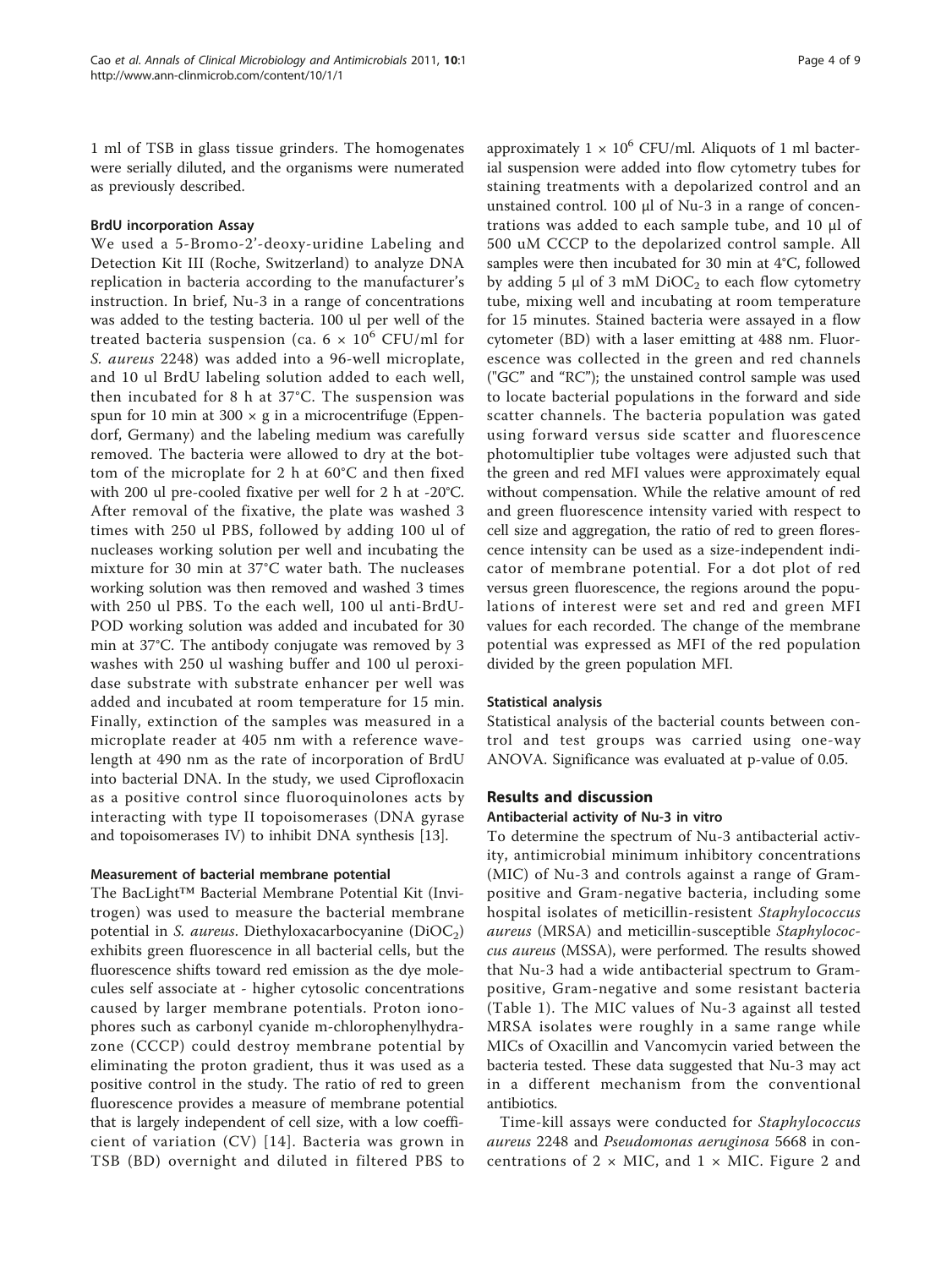| <b>MIC</b>     |                       |                   |                    |
|----------------|-----------------------|-------------------|--------------------|
| $Nu-3$ (mg/ml) | Ciprofloxacin (µg/ml) | Oxacillin (µg/ml) | Vancomycin (µg/ml) |
| >2.2           |                       |                   | $\overline{a}$     |
| >4.4           |                       |                   |                    |
| 4.4            |                       |                   |                    |
| 2.2            | 0.08                  |                   |                    |
| 2.2            | 0.08                  |                   |                    |
| 4.4            | 0.16                  |                   |                    |
| 4.4            | 8                     |                   |                    |
| 8.8            | 4                     |                   |                    |
| 8.8            |                       | 0.4               |                    |
| >4.4           |                       | 256               | 2                  |
| 8.8            |                       | >32               | 32                 |
| >4.4           |                       | 256               | 2                  |
| 8.8            |                       | 128               |                    |
| 8.8            |                       | >256              | 4                  |
| 8.8            |                       | 32                |                    |
| 8.8            |                       | 32                |                    |
|                |                       |                   |                    |

### <span id="page-4-0"></span>Table 1 Minimum inhibitory concentrations of Nu-3 (mg/ml) and antibiotic controls (μg/ml) (ciprofloxacin, oxacillin and vancomycin)

MRSA: meticillin-resistant Staphylococcus aureus.

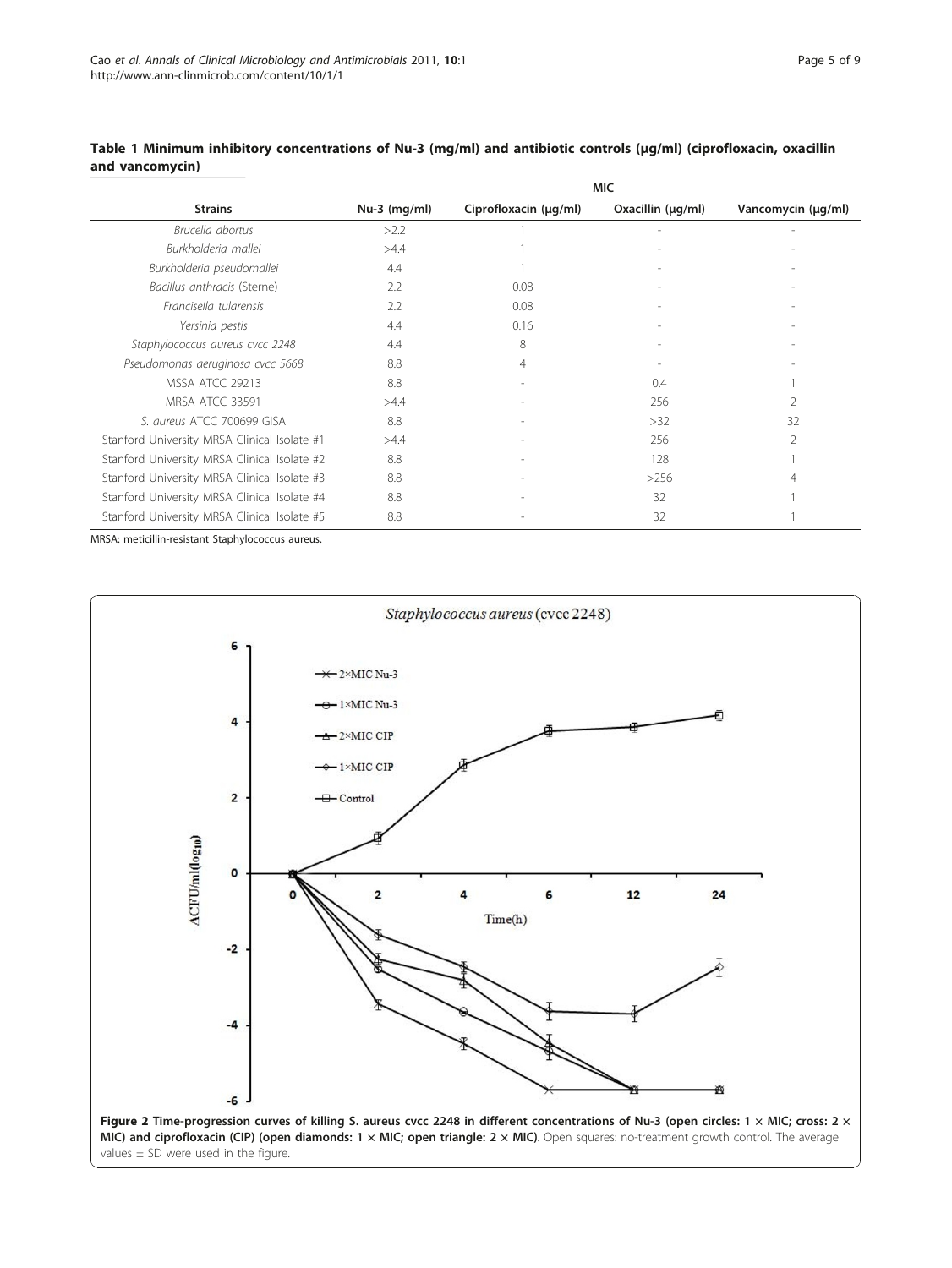Figure 3 showed a concentration-dependent killing of Staphylococcus aureus 2248 and Pseudomonas aeruginosa 5668 at 2, 4, 6, 12 and 24 h after the addition of Nu-3 and Ciprofloxacin. It revealed that those two strains had a similar time-kill profile with Nu-3 killing S. aureus 2248 and P. aeruginosa 5668 at a very fast rate. In concentration-dependent killing of S. aureus 2248, a 1000-fold reduction in CFU was observed after 2 h for Nu-3 ( $2 \times$  MIC) and a 100-fold reduction for ciprofloxacin  $(2 \times$  MIC). In the concentration-dependent killing of P. aeruginosa 5668, a 1000-fold reduction in CFU was observed after 4 h for Nu-3 and ciprofloxacin  $(2 \times$  MIC). When a dose of  $1 \times$  MIC of Nu-3 and ciprofloxacin was used, a 1000-fold reduction in CFU was observed at 4 h for Nu-3, but it needed 12 h to reach the same level of reduction in CFU for ciprofloxacin. For Nu-3, the CFUs from S. aureus 2248 and P. aeruginosa 5668 were reduced to zero within 6 h at both 2  $\times$ MIC and 12 h at  $1 \times$  MIC while for Ciprofloxacin, the

time to zero in CFU was 12 h  $(2 \times$  MIC) for both strains. These data suggest that Nu-3 can kill bacteria at a faster rate than ciprofloxacin at concentrations of both  $2 \times$  MIC and  $1 \times$  MIC.

#### Therapeutic efficacy of Nu-3 in mouse wound model

To evaluate potency of Nu-3 in vivo, the skin suturewound model was used to topically test the antibacterial activity of Nu-3 [[12\]](#page-8-0). First, we examined if Nu-3 could treat the wound infection in a dose-response manner. As shown in Table [2](#page-6-0), Nu-3 glyerine solution could inhibit the growth of both P. aeruginosa and S. aureus in vivo. This inhibitory effect showed a dose-response with 1 log (1% Nu-3) and 2 log (5% Nu-3) reduction in CFU values in comparison with the untreated control (P < 0.01 and P < 0.001 respectively). We then compared Nu-3 with Ciprofloxacin Hydrochloride Ointment in their effect on the bacterial growth. Both Nu-3 and Ciprofloxacin gel showed a similar therapeutic effect in

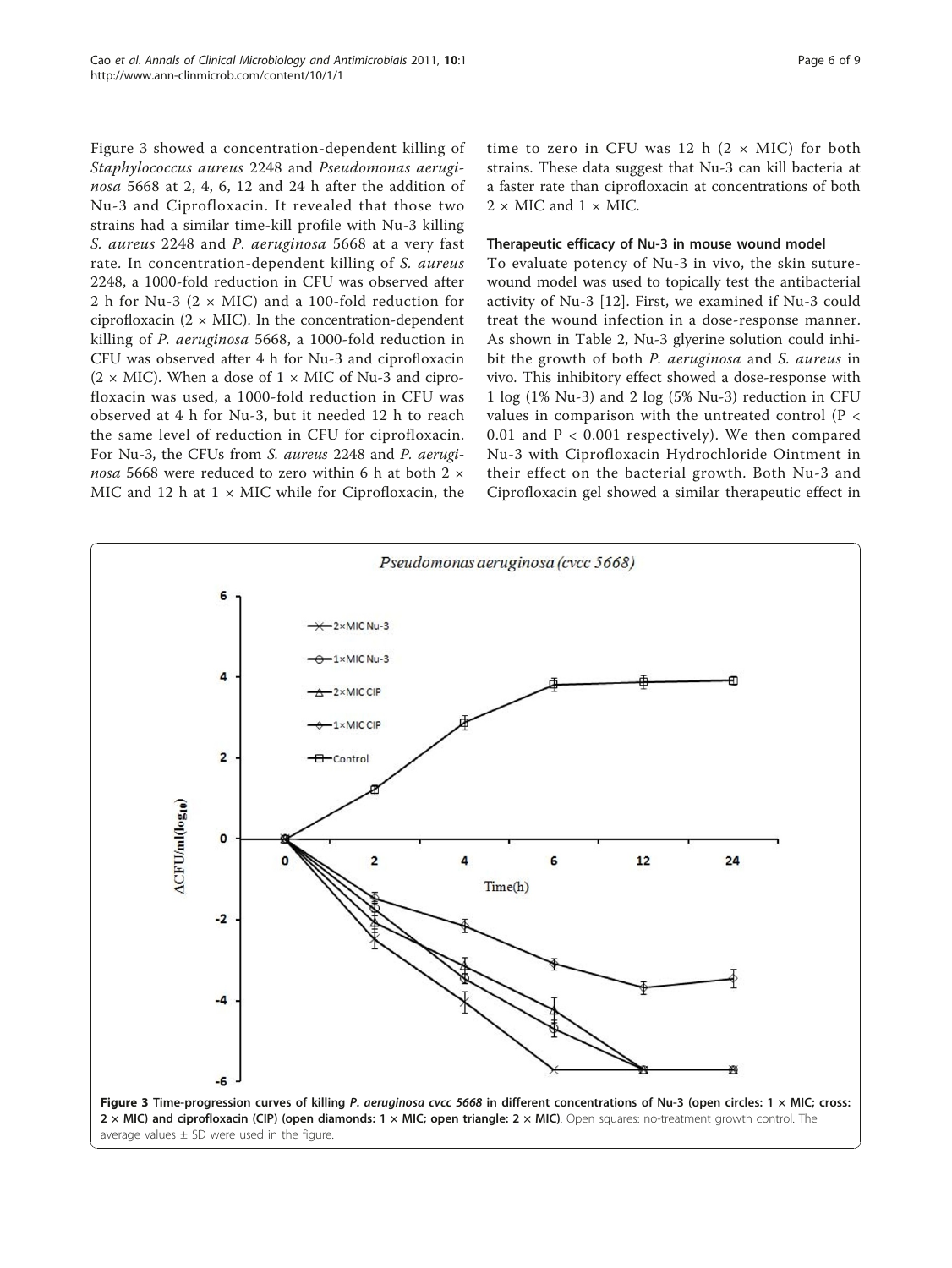#### <span id="page-6-0"></span>Table 2 Dose-response of Glycerin-Nu-3 solution in inhibition of P. aeruginosa cvcc 5668 and S. aureus cvcc 2248 growth in mouse suture-wound model

| Mean bacterial counts $\pm$ SD (Log10CFU/<br>wound) <sup>a</sup> |                    |  |
|------------------------------------------------------------------|--------------------|--|
| P. aeruginosa cvcc5668                                           | S. aureus cycc2248 |  |
| $4.66 + 0.12$                                                    | $4.88 + 0.56$      |  |
| $7.24 + 0.30$                                                    | $7.18 + 0.57$      |  |
| $6.86 + 0.19$                                                    | $7.04 + 0.48$      |  |
| $6.73 + 0.27*$                                                   | $6.34 + 0.32*$     |  |
| $5.76 + 0.42**$                                                  | $4.95 + 0.21***$   |  |
|                                                                  |                    |  |

a,  $n = 6$ ; \*P < 0.01; \*\*P < 0.001 in comparison with the untreated control. 5% Nu-3 is equivalent to 50 mg Nu-3 in 1 ml 60% glycerin solutions and 1% Nu-3 is 10 mg Nu-3 in 1 ml 60% glycerin solutions.

the skin suture-wound model, as compared with the untreated animals  $(P < 0.001)$  (Table 3). Nu-3 in glycerin formulation appeared to be slightly better than that in saline although the difference was not statistically significant.

The mouse model of skin wound infection was established by implanting contaminated sutures [[15\]](#page-8-0). This model represents the secondary skin infections that may occur following damage by accidental trauma, and surgery. The skin is a milieu for controlled bacterial growth. Resident gram-positive bacteria include Staphylococcus aureus and Streptococcus pyogenes are notor-iously pathogenic in the skin [[16\]](#page-8-0). Pseudomonas aeruginosa is an opportunistic pathogen found along with other *Pseudomonas* spp. as part of the normal flora of the human skin [[17\]](#page-8-0). When the host is immunocompromised, as in the case of a surgical wound, this opportunistic bacterium can quickly colonize and infects the wound site and then penetrates the blood capillaries of the affected tissues and thus may lead to bacteremia. Moreover, the virulence factors which the bacteria produced can lead to endotoxic shock. Once reaching the bacteremia or endotoxic shock phase, wound infections are generally beyond treatment by conventional antibiotic therapy. Therefore, it is imperative that effective

Page 7 of 9

antibiotic treatment be administered at an early stage of infection to be efficacious. In the present study, two treatments were applied at 4 h and 8 h after surgery to eliminate the bacteria at an early stage. During 5 days of the observation, the bacterial count from each wound increased to  $10^7$  at the  $5^{\text{th}}$  day from an initial inoculation with  $10<sup>4</sup>$  bacteria of either strains in the untreated and placebo groups. Topical treatment with 1-5% Nu-3 glycerine solution significantly reduced the numbers of P. aeruginosa 5668 and S. aureus 2248 CFU after the treatment (Table 2 and 3). These data clearly show that the established topical treatment is effective in this model. The treatment with 5% Nu-3 glycerine solution also showed comparable therapeutic effects to Ciprofloxacin Hydrochloride Ointment. Therefore, Nu-3 may represent a promising externally applied agent for treating wound infection.

### Possible mechanisms of action of Nu-3

Modes of action for antimicrobials vary depending on their biochemical properties. The major mechanisms of action for antibiotics include inhibiting protein synthesis, nucleic acid synthesis and selectively disrupting bacterial metabolism. Chemically, Nu-3 is a modified nucleotide, which could potentially affect nucleic acid synthesis and function, and less likely interfere with other biological processes. Thus, we investigated if Nu-3 had any impact on nucleic acid synthesis by using BrdU incorporation assay. In addition, since Nu-3 is a protonated molecule, it is possible that Nu-3 may act through changing membrane polarity.

The incorporation of 5-Bromo-2'-deoxy-uridine (BrdU) was monitored as a parameter for DNA synthesis and cellular proliferation. Cells that have incorporated BrdU into DNA can be easily detected using a monoclonal antibody against BrdU [\[18](#page-8-0)]. As shown in Figure [4,](#page-7-0) in a range of Nu-3 concentrations (0.5  $\times$  MIC, 0.25  $\times$  MIC,  $0.125 \times$  MIC and  $0.0625 \times$  MIC), the testing compound did not inhibit the incorporation of BrdU into the

# Table 3 Comparative study of Nu-3 against P. aeruginosa cvcc 5668 and S. aureus cvcc 2248 with Ciprofloxacin in mouse suture wound model

| <b>Treatments</b>                    | Mean bacterial counts $\pm$ SD (Log10CFU/wound) <sup>a</sup> |                    |  |
|--------------------------------------|--------------------------------------------------------------|--------------------|--|
|                                      | P. aeruginosa cvcc5668                                       | S. aureus cycc2248 |  |
| Initial innoculation                 | $4.93 \pm 0.33$                                              | $4.79 \pm 0.31$    |  |
| Untreated                            | $7.52 + 0.57$                                                | $7.64 \pm 0.58$    |  |
| Glycerin solution                    | $7.34 + 0.27$                                                | $7.47 \pm 0.34$    |  |
| 5% Nu-3 in saline                    | $5.62 \pm 0.61$ **                                           | $5.23 \pm 0.5$ **  |  |
| 5% Nu-3 glycerin solution            | $5.07 + 0.53**$                                              | $4.51 + 0.55***$   |  |
| Ciprofloxacin hydrochloride ointment | $4.82 \pm 0.58$ **                                           | $5.63 \pm 0.31***$ |  |

a,  $n = 6$ ;  $*p < 0.001$  in comparison with the untreated control. 5% Nu-3 is equivalent to 50 mg Nu-3 in 1 ml 60% glycerin solutions and 1% Nu-3 is 10 mg Nu-3 in 1 ml 60% glycerin solutions.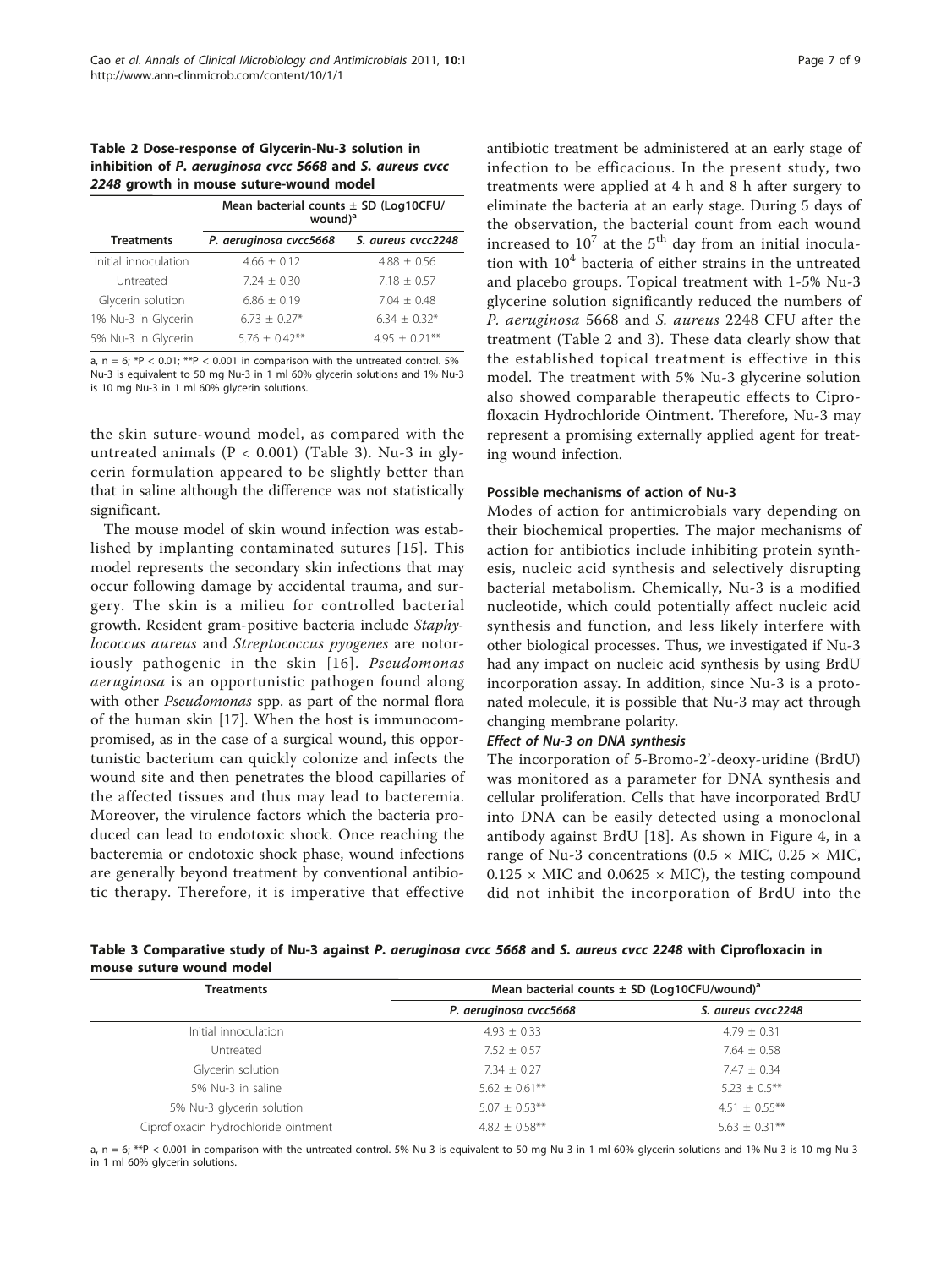<span id="page-7-0"></span>

bacterial DNA as there were no significant differences in incorporation rate between each Nu-3 treated group, while ciprofloxacin as a positive control could inhibit DNA synthesis in the tested concentrations. The maximum concentration used in the study was  $0.5 \times$  MIC and the reason for this was that higher concentrations of Nu-3 may inhibit the growth of bacteria. The results clearly indicated that the Nu-3 action was not via interference to DNA synthesis. This can be easily comprehended in that Nu-3 is a modified thymidine with the phosphate-groups at both the 5'- and 3'-ends. (butylphosphate-5'-thymidine-3'-phosphate-butyl). It is unlikely that Nu-3 could compete with dTTP in the cellular environment to be incorporated into DNA during bacterial proliferation.

In order to study the other potential mechanisms, the BacLight™ Bacterial Membrane Potential Kit was used to measure the bacterial membrane potential. It is known that changes in both green florescence (530 nm) and red fluorescence (600 nm) of the fluorescent dye  $DiOC<sub>2</sub>$  (3) can reflect changes in membrane potential [[19\]](#page-8-0). As shown in Figure 5A, 5 mg/ml and 10 mg/ml Nu-3 exhibited a similar absorption profile to the positive control CCCP, which is a proton ionophore and depolarized the cell membrane. Quantitatively, the ratiometric parameter (red/green) of both Nu-3 and CCCP